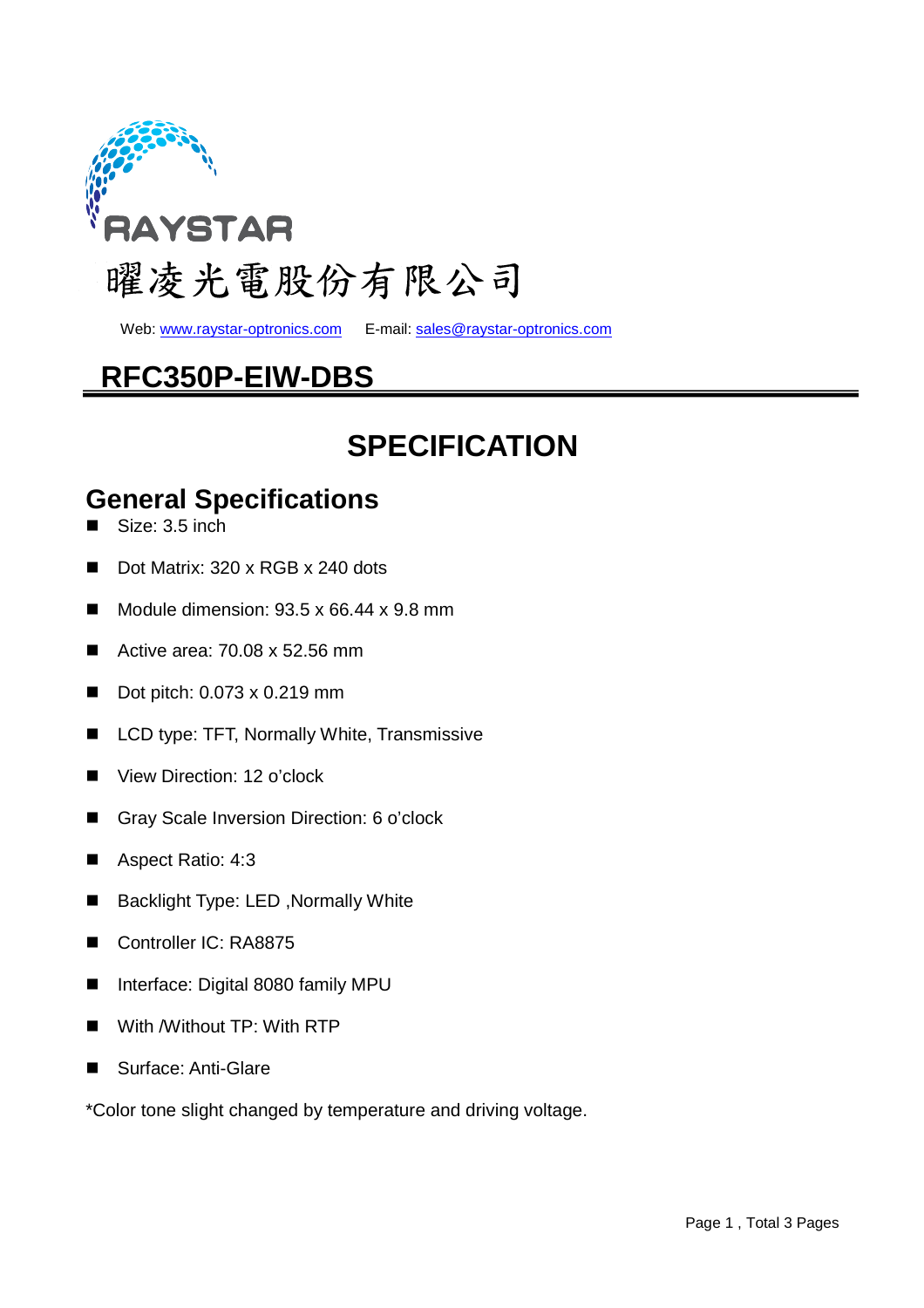

## **Interface**

| <b>LCM PIN Definition</b><br>(CON2) |             |                                 |  |  |  |  |
|-------------------------------------|-------------|---------------------------------|--|--|--|--|
| Pin                                 | Symbol      | Function                        |  |  |  |  |
|                                     | <b>GND</b>  | System ground                   |  |  |  |  |
| $\overline{2}$                      | <b>VDD</b>  | Power Supply: +3.3V             |  |  |  |  |
| 3                                   | <b>NC</b>   | No connect                      |  |  |  |  |
| 4                                   | <b>RS</b>   | Data/Command select             |  |  |  |  |
| 5                                   | <b>WR</b>   | Write strobe signal             |  |  |  |  |
| 6                                   | <b>RD</b>   | Read strobe signal              |  |  |  |  |
| $7 - 22$                            | DB0~DB15    | Data bus                        |  |  |  |  |
| 23                                  | <b>WAIT</b> | Wait Signal Output(H:active)    |  |  |  |  |
| 24                                  | RTP INT     | <b>RTP</b> Interrupt            |  |  |  |  |
| 25                                  | <b>CS</b>   | Chip select                     |  |  |  |  |
| 26                                  | <b>RST</b>  | Hardware reset                  |  |  |  |  |
| $27 - 32$                           | <b>NC</b>   | No connect                      |  |  |  |  |
| $33 - 34$                           | VLED-       | Power for LED backlight cathode |  |  |  |  |
| $35 - 36$                           | VLED+       | Power for LED backlight anode   |  |  |  |  |

## **Contour Drawing**